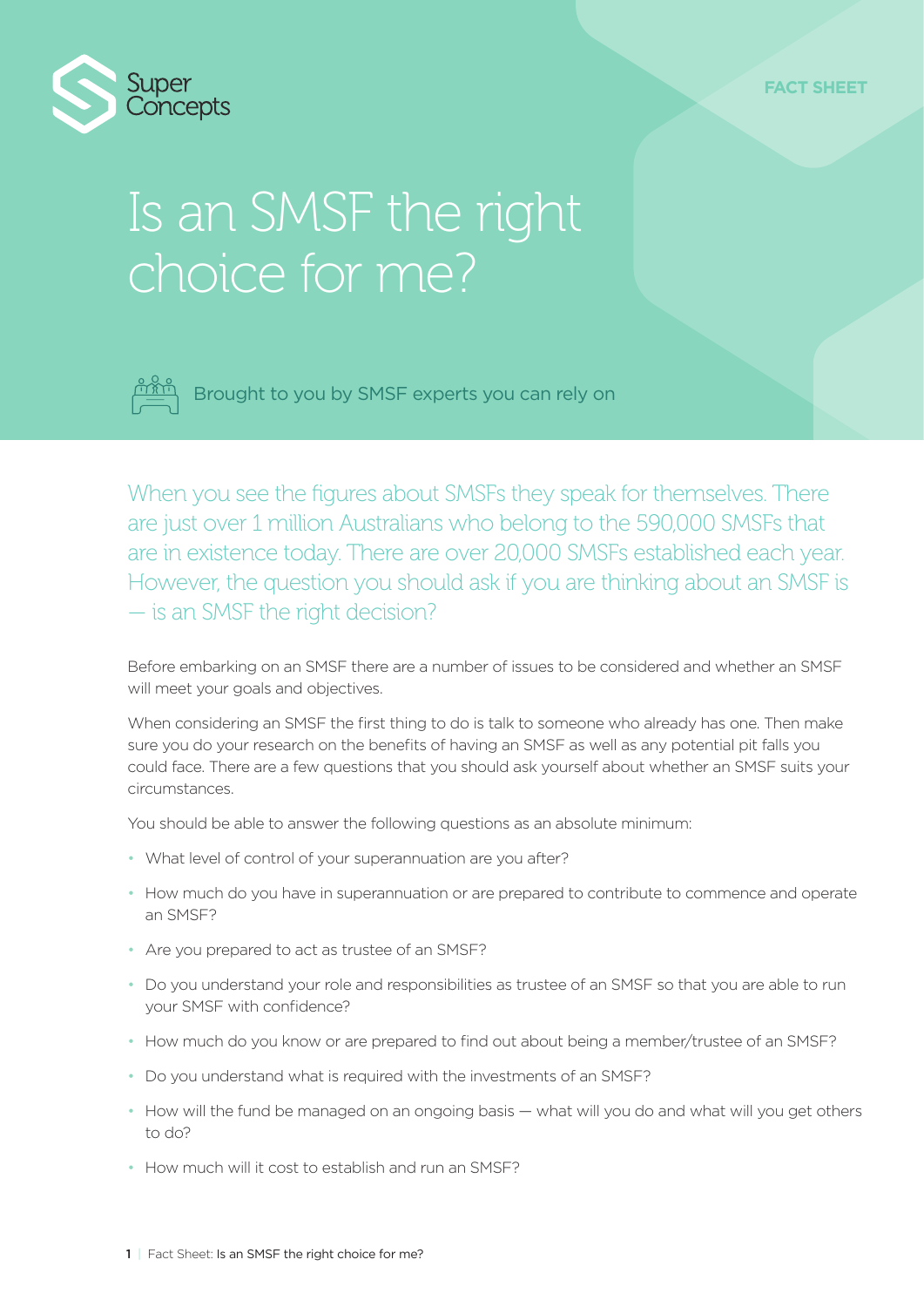



## **Control**

Control means different things to different people.

It is important to determine whether you wish to:

- make all decisions and be regularly involved in the management of the SMSF; or
- make key decisions, such as investments, without heavy involvement in the daily management of the fund and compliance issues.

Often, your answer will help you evaluate whether an SMSF is suitable, and the level of services you are seeking.

# How much do you need to start an SMSF?

When thinking about how much you may need to start an SMSF, it is important to consider:

- the initial level of assets as a starting point; and
- how much may be contributed to the fund in the first few years the fund is in existence.

There is probably a minimum amount necessary to justify the establishment of an SMSF. However, the actual amount is a complex issue due to a number of competing factors, such as, how much do you have in super now and what do you think will be contributed to super for you over the next few years.

Many would consider it is more prudent to commence an SMSF when superannuation benefits exceed \$200,000. However, the right amount depends on the level of contributions being made, and how quickly it will grow.

## Member/trustee knowledge

Given the level of responsibility undertaken by SMSF member/trustees, the level of knowledge your potential role and responsibilities as trustee must be carefully considered.

If you have a limited level of knowledge, then further information about being an SMSF trustee should be investigated before setting up the SMSF.

The trustees of an SMSF are ultimately responsible for the fund and should have a minimum level of knowledge about their legal and administrative responsibilities. There is plenty of information on SMSFs which is freely available. The ATO has a series of fact sheets and other publications on their website access to free online SMSF trustee courses to help you fully understand your obligations.

After you have considered your obligations and responsibilities for an SMSF there may be other types of super funds that may suit your circumstances, such as a small APRA fund or public offer master trust.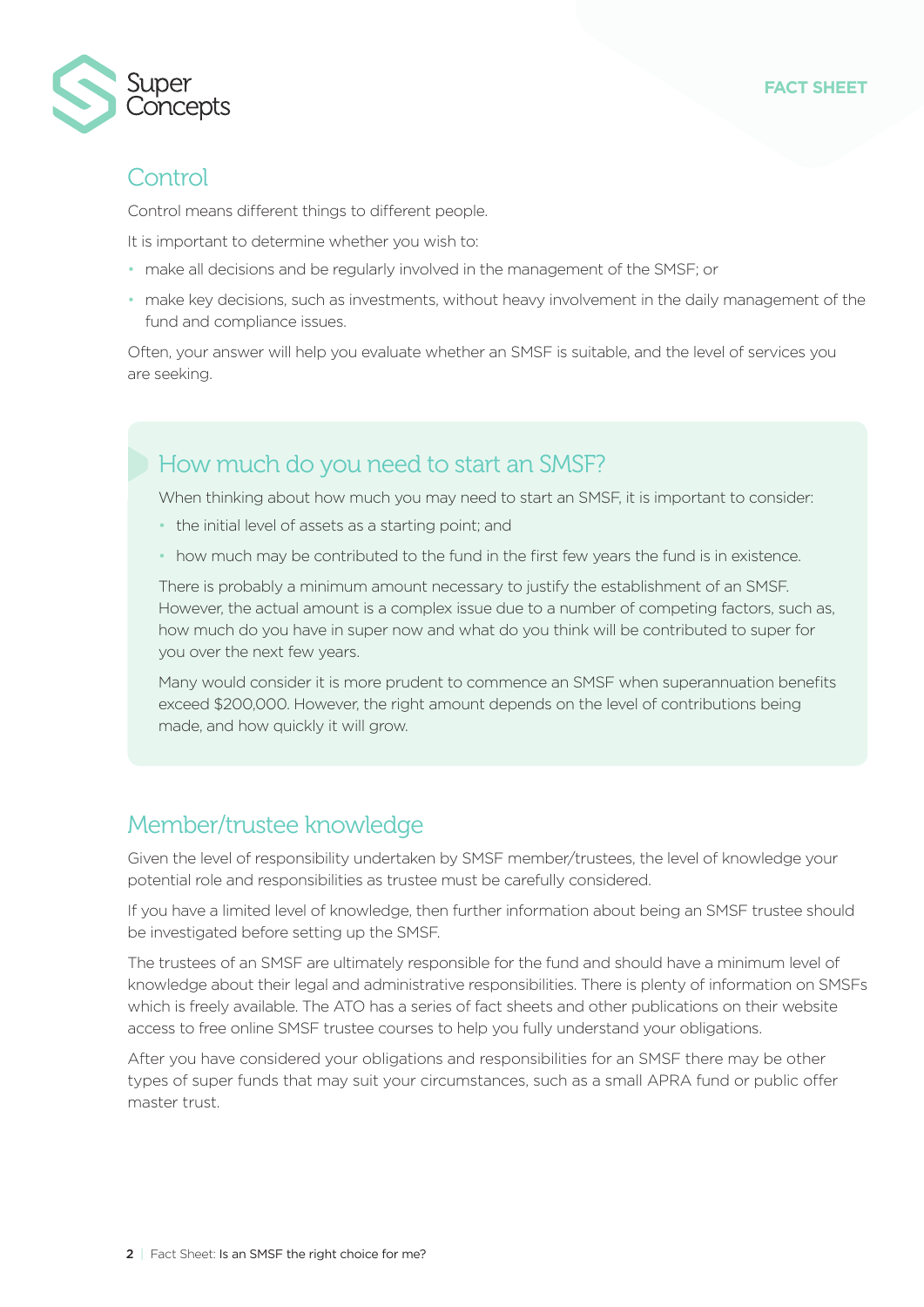



# Fund membership and profile

The membership of the fund, and profile of fund members, may have a significant impact on the cost of operating the fund. For example, consider the differences between:

- a single member SMSF in the accumulation phase; and
- an SMSF with two members in their retirement phase, each receiving monthly pension payments.

## Investment strategy considerations

Ensure that the proposed investment strategy will be consistent with regulatory requirements and appropriate to meet current and projected cash flows (particularly pension liabilities).

For example, high levels of direct property assets are often popular but may cause liquidity difficulties for SMSFs, particularly those paying pensions.

## Style of administration

The style of administration used for an SMSF may also have an impact on the ongoing administration expenses. For example:

- a comprehensive administration service can provide trustees with regular updates and online access to member records will generally cost more than;
- administration services comprising of an administration and compliance service provided after the end of the tax year.

## Ongoing fund management

Will the fund be professionally managed?

If not, how will the member/trustees ensure that the fund is properly managed and all required record keeping accurately maintained?

There are many things that an SMSF trustee must do during a year. This may involve preparation of BAS returns, PAYG instalments, PAYG withholding etc. In addition, investments usually need to be reviewed regularly. A major consideration is whether records will be able to be kept in a manner that will efficiently facilitate the necessary actions.

### Costs

An SMSF can be cost competitive compared to other types of superannuation funds, but it is usually not the determining factor for having an SMSF. There are costs involved in establishing and maintaining an SMSF. These costs include establishment and ongoing costs, professional adviser fees, accounting, administration, audit, investment and actuarial fees. The cost can depend on what you are prepared to do for your fund. This could include you making decisions about fund's investments or the fund's accounting.

It may be useful for you to work out the total ongoing expenses as a percentage of the total superannuation assets and compare this to the equivalent expense of other alternatives such as publicly offered personal superannuation funds, master trusts & industry funds. The cost is only part of the SMSF decision tree and should always be balanced with the other reasons for having an SMSF.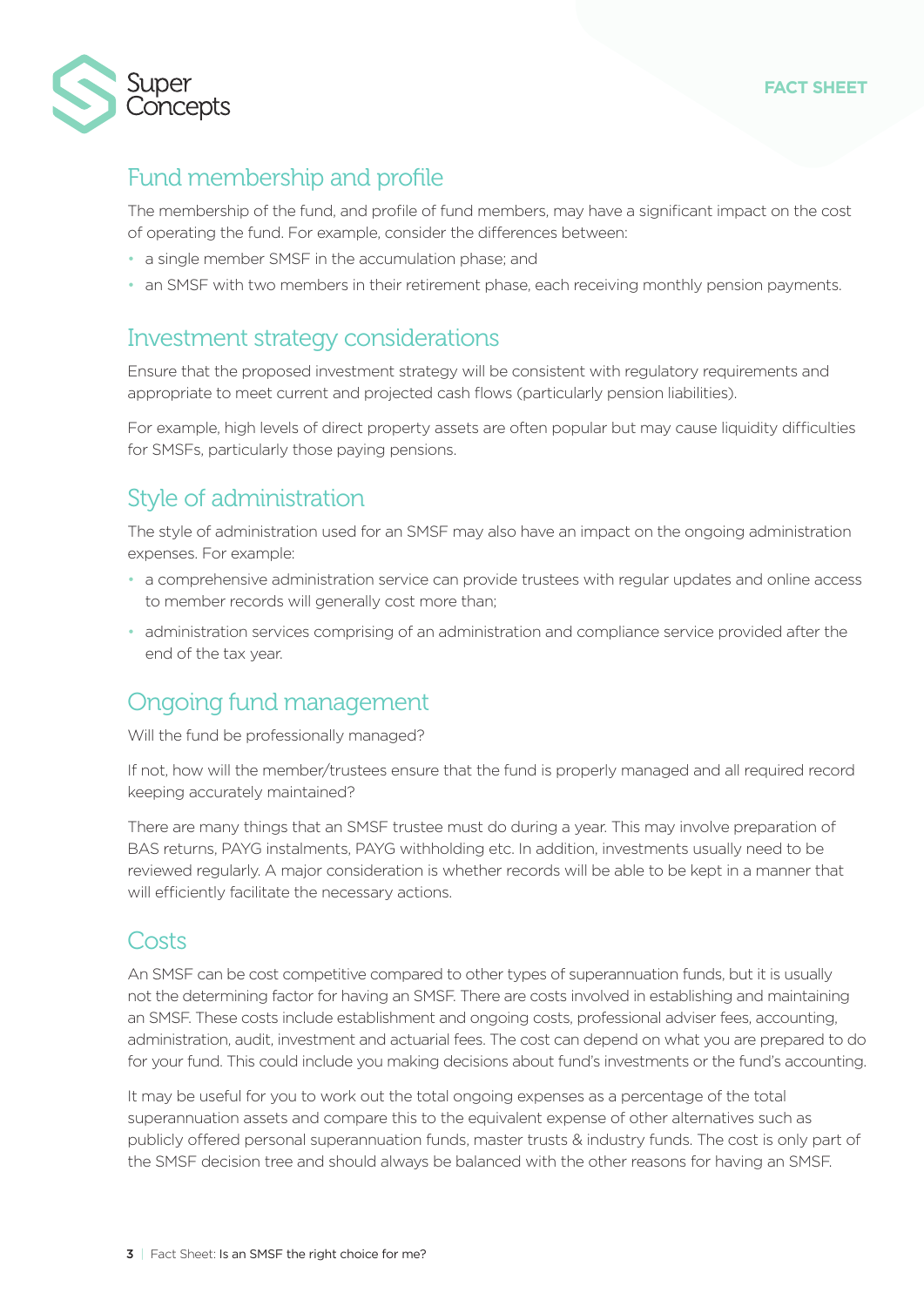

#### Set up costs

The costs involved in establishing an SMSF need to be carefully compared with the cost of alternatives. Costs incurred in the establishment of an SMSF may include:

- professional advice costs (such as financial, investment, tax and accounting advice) obtained in relation to the use and establishment of an SMSF,
- legal costs associated with the preparation and execution of the fund's trust deed and other legal documentation, including all associated consultations,
- the cost of setting up a corporate trustee, if required,
- registering the fund as a complying superannuation fund with the ATO and obtaining the ABN and TFN, or
- the cost of training or education to get you up to speed with running an SMSF.

#### **Investment costs**

The type of investments used by the fund may have a significant impact on the costs associated with operating the fund. For example, consider the differences between and SMSF that invested in:

- a single managed fund;
- a number of direct property investments;
- a range of direct equities; and
- a selection of the above.

#### Fund complexity and costs

The complexity of the SMSF may have an impact. For example, an SMSF which has a number of different types of pensions will generally be more expensive than an SMSF which is administered on an accumulation basis.

#### Cost of professional service providers

The cost of an SMSF can be influenced by the use of professional service providers that provide assistance with the ongoing operation and management of the fund. This will be determined by the level of service provided and the number of features available.